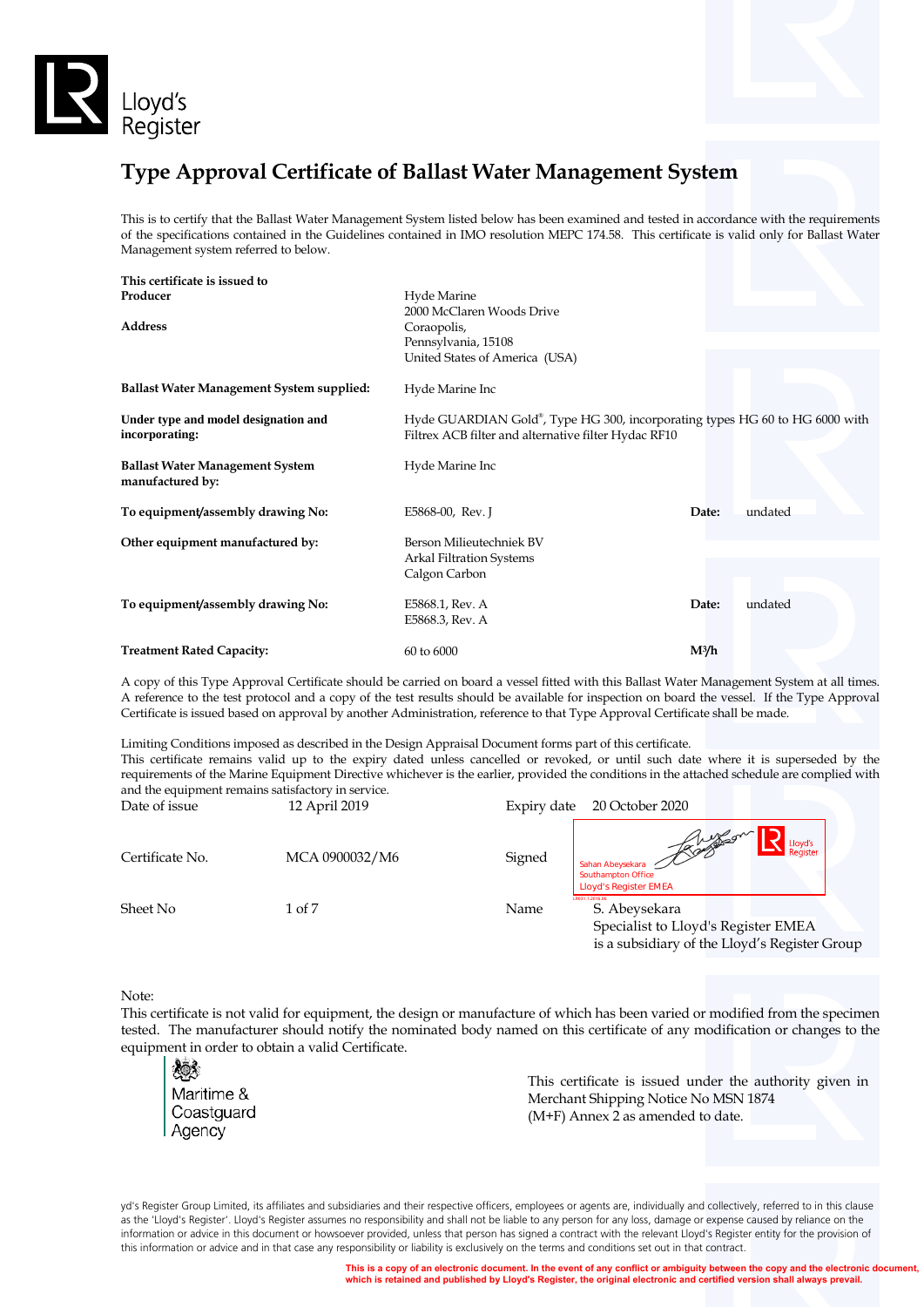

*Marine & Offshore UK&I Lloyd's Register Global Technology Centre, Southampton Boldrewood Innovation Campus, Burgess Road, Southampton, SO16 7QF Telephone +44 330 414 1000 / E-mail tass@lr.org*

Page 2 of 7 Document number MCA 0900032/M6 Issue number 1

### **DESIGN APPRAISAL DOCUMENT**

| Date             | Ouote this reference on all future communications |
|------------------|---------------------------------------------------|
| 2019<br>12 April | UKITSO/ENG/TA/SA/WP35637276                       |

### **ATTACHMENT TO CERTIFICATE OF TYPE APPROVAL No. MCA 0900032/M6**

The undernoted documents have been appraised for compliance with the relevant International Conventions and UK legislation for the Type Approval of Marine Equipment for use on Merchant Ships Registered in the United Kingdom.

This Design Appraisal Document forms part of the Certificate that is issued under the authority given in the MCA Merchant Shipping Notice No MSN 1735.

### **APPROVED RATINGS IN CERTIFICATES NO MCA 0900032/M5**

### **Filtrex ACB**

| Model         | <b>Flow rate</b>     | Filter unit             | UV unit           |
|---------------|----------------------|-------------------------|-------------------|
|               | (m <sup>3</sup> /hr) |                         |                   |
| HG 602        | 60                   | ACB-906-100             | 080420 or 080620  |
| <b>HG 100</b> | 100                  | ACB-910-150             | 160620            |
| <b>HG 150</b> | 150                  | ACB-915-150             | 160620            |
| <b>HG 250</b> | 250                  | ACB-935-200             | 160635 or 160835  |
| HG 300        | 300                  | ACB-945-200             | 160835            |
| HG 350        | 350                  | ACB-955-250             | 161235 or 201235  |
| HG 450        | 450                  | ACB-955-250             | 161235 or 201235  |
| HG 500        | 500                  | ACB-955-250             | 201235            |
| HG 600        | 600                  | ACB-985-300             | 201235            |
| <b>HG 700</b> | 700                  | ACB-985-300             | 201835            |
| <b>HG 800</b> | 800                  | ACB-999-350             | 201835            |
| HG 900        | 900                  | ACB-999-350             | 201835            |
| HG 1000       | 1000                 | ACB-999-350             | 201835            |
| HG 1250       | 1250                 | ACB-9100-400            | 201850            |
| HG 1500       | 1500                 | $2 \times ACB-985-300$  | 201850            |
| HG 1600       | 1600                 | $2 \times ACB-999-350$  | $201835 \times 2$ |
| HG 2000       | 2000                 | $2 \times ACB-999-350$  | $201835 \times 2$ |
| HG 2500       | 2500                 | $2 \times ACB-9100-400$ | $201850 \times 2$ |
| HG 3000       | 3000                 | 3 x ACB-999-350         | $201850 \times 2$ |
| HG 4000       | 4000                 | $4 \times ACB-999-350$  | $201850 \times 3$ |
| HG 5000       | 5000                 | $5 \times ACB-999-350$  | $201850 \times 4$ |
| HG 6000       | 6000                 | 6 x ACB-999-350         | $201850 \times 4$ |
|               |                      |                         |                   |

#### **Filters:**

Filtration grade  $(\mu m)$ : 30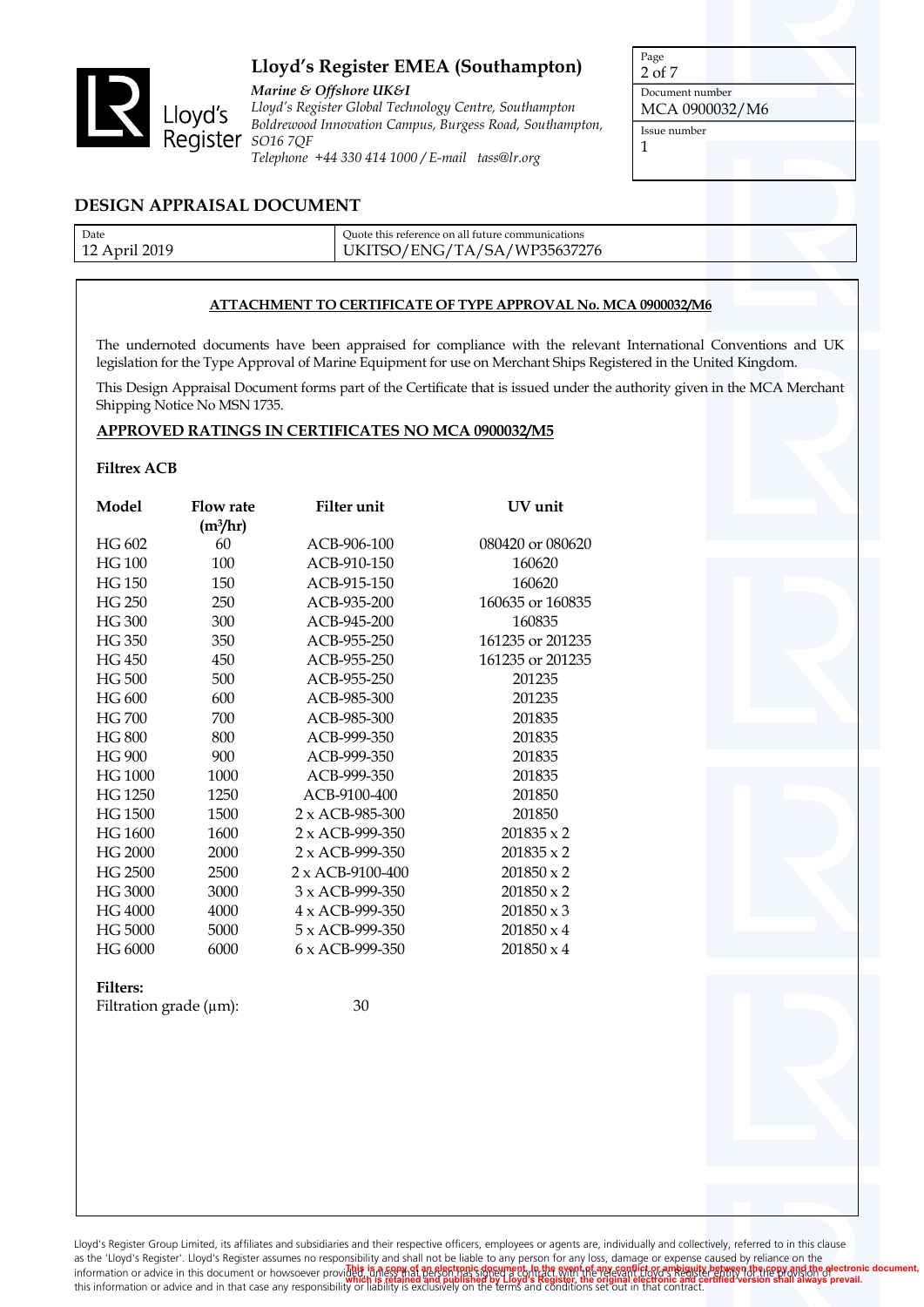

*Marine & Offshore UK&I Lloyd's Register Global Technology Centre, Southampton Boldrewood Innovation Campus, Burgess Road, Southampton, Telephone +44 330 414 1000 / E-mail tass@lr.org*

Page 3 of 7

Document number MCA 0900032/M6

Issue number

1

### **DESIGN APPRAISAL DOCUMENT**

| Date                        | Ouote this reference on all future communications                                         |  |
|-----------------------------|-------------------------------------------------------------------------------------------|--|
| 2019<br>12 Apri<br><u>.</u> | -<37276<br>'ENC<br>' いいじょうちく<br>$\leq \Delta$<br>U1<br><b>TTT</b><br>$\cup\cup\cup\cdots$ |  |
|                             |                                                                                           |  |

### **ATTACHMENT TO CERTIFICATE OF TYPE APPROVAL No. MCA 0900032/M6**

### **Hydac RF10**

| Model         | <b>Flow rate</b>     | Filter unit        | UV unit           |
|---------------|----------------------|--------------------|-------------------|
|               | (m <sup>3</sup> /hr) |                    |                   |
| HG 60         | 60                   | RF10-10            | 080420 or 080620  |
| <b>HG 100</b> | 100                  | RF10-10            | 160620            |
| <b>HG 150</b> | 150                  | RF10-20            | 160620            |
| HG 250        | 250                  | RF10-20            | 160635 or 160835  |
| <b>HG 300</b> | 300                  | RF10-25            | 160835            |
| <b>HG 350</b> | 350                  | RF10-25            | 161235 or 201235  |
| HG 450        | 450                  | RF10-25            | 161235 or 201235  |
| <b>HG 500</b> | 500                  | RF10-25            | 201235            |
| HG 600        | 600                  | RF10-30            | 201235            |
| <b>HG700</b>  | 700                  | RF10-30            | 201835            |
| <b>HG 800</b> | 800                  | RF10-35            | 201835            |
| <b>HG 900</b> | 900                  | RF10-35            | 201835            |
| HG 1000       | 1000                 | RF10-35            | 201835            |
| HG 1250       | 1250                 | RF10-40            | 201850            |
| HG 1500       | 1500                 | RF10-40            | 201850            |
| HG 1600       | 1600                 | RF10-50            | $201835 \times 2$ |
| HG 2000       | 2000                 | RF10-50            | $201835 \times 2$ |
| HG 2500       | 2500                 | RF10-60            | $201850 \times 2$ |
| HG 3000       | 3000                 | RF10-60            | $201850 \times 2$ |
| HG 4000       | 4000                 | $2 \times$ RF10-50 | $201850 \times 3$ |
| HG 5000       | 5000                 | $2 \times$ RF10-60 | $201850 \times 4$ |
| HG 6000       | 6000                 | $2 \times$ RF10-60 | $201850 \times 4$ |

#### **Filters:**

Filtration grade  $(\mu m)$ : 40

#### **UV-C Light Source (Medium Pressure):**

| Size of chamber (inch):         | $8,16 \& 20$        |
|---------------------------------|---------------------|
| Number of lamps:                | $4, 6, 8, 12 \& 18$ |
| Lamp power (kW):                | 2,3.5 & 5           |
| Max. water pressure (bar):      | 10                  |
| Max. water temperature $(°C)$ : | 80                  |

Tested in all three salinities (Fresh, Marine & Brackish) during land based testing.

### **HAZARDOUS AREA CERTIFICATION**

Ex II 2 G Ex c d e ia ib px T4 Gb

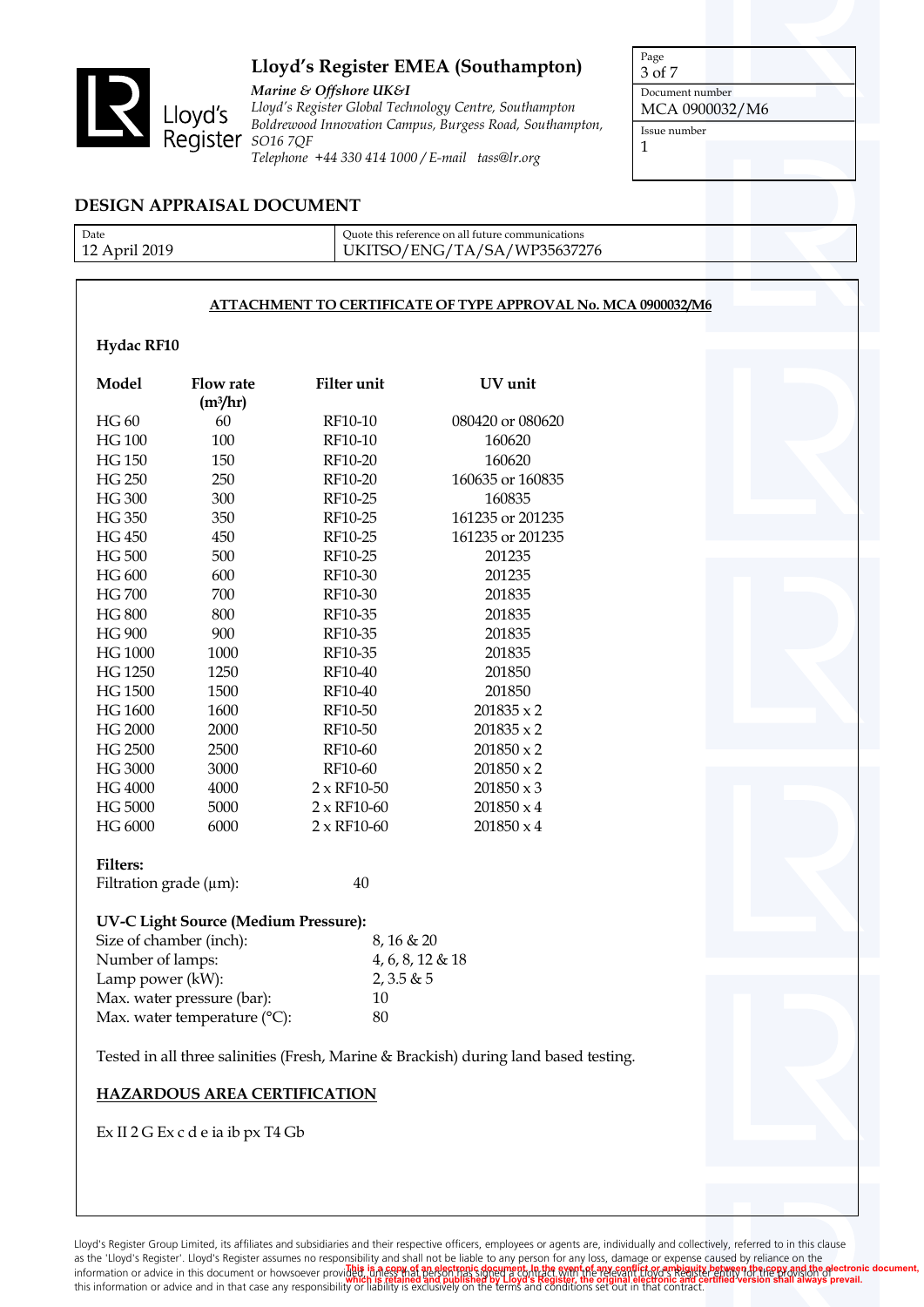

*Marine & Offshore UK&I Lloyd's Register Global Technology Centre, Southampton Boldrewood Innovation Campus, Burgess Road, Southampton, Telephone +44 330 414 1000 / E-mail tass@lr.org*

Page 4 of 7

Document number MCA 0900032/M6

Issue number

1

### **DESIGN APPRAISAL DOCUMENT**

| Date                        | Quote this reference on all future communications                        |
|-----------------------------|--------------------------------------------------------------------------|
| 2019<br>12 Apri<br><u>.</u> | WP35637276<br>'ENIC<br>$\mathsf{A}$<br>$\Lambda$<br>י ג∡ י<br><b>***</b> |
|                             |                                                                          |

### **ATTACHMENT TO CERTIFICATE OF TYPE APPROVAL No. MCA 0900032/M6**

### **APPROVAL DOCUMENTATION**

| Request form                                                                        | 02-Dec-2013      |
|-------------------------------------------------------------------------------------|------------------|
| Hyde Marine drawing no. E5868-00, rev. J                                            | undated          |
| Hyde Marine drawing no. E5868.1, rev. A                                             | undated          |
| Hyde Marine drawing no. E5868.3, rev. A                                             | undated          |
| Hyde Guardian Ballast Water Treatment System, Operation and Maintenance             |                  |
| Manual, CGS Manual Iss. 1                                                           | undated          |
| Hyde Guardian Filter Service and Maintenance Manual                                 | undated          |
| Hyde marine In Line UV System Operations and Maintenance Manual, Version 2.0        | <b>July 2008</b> |
| Hyde Guardian Electrical Components by Location                                     | undated          |
| Hyde Marine email                                                                   | 08 Apr 2009      |
| Hyde Marine letter                                                                  | 07 Apr 2009      |
| Hyde Marine letter, re additional filter housings                                   | 23-Dec-2010      |
| Hyde Marine letter, re filter scaling                                               | 23-Dec-2010      |
| Hyde GUARDIAN Ballast Water Treatment System                                        | undated          |
| LR Design Appraisal Document no. BDSO 182595, Issue 1                               | 22-Mar-2011      |
| Drawings and documents as listed on above LR Design Appraisal Document              |                  |
| Hyde Marine drawings HG-300S Gen II Control Cabinet Fab Rev A                       | Mar 2013         |
| Hyde Marine drawings HG-300S Gen II Power Cabinet Fab Rev A                         | Mar 2013         |
| Hyde Marine drawings HG-300S Gen II Elect System Fab Rev A                          | Mar 2013         |
| Software Quality Plan QP270 Rev 1                                                   | Undated          |
| Scheduled drawing list of ATEX critical components<br>Rev 6                         | Feb 2011         |
| Hyde Marine email, Filter maintenance manual                                        | 17 March 2014    |
| Hyde Marine email, Filter test results                                              | 19 August 2013   |
| Hyde Guardian Implementation matrix                                                 | Undated          |
| Hyde Guardian component comparison                                                  | Undated          |
| Reactor assembly drawings No G300514, G300539                                       | Oct 2012         |
| System General Arrangement No G900391 rev A                                         | March 2013       |
| UV vessel general arrangement No G300585 rev A                                      | March 2013       |
| UV vessel components No G300583 rev A                                               | March 2013       |
|                                                                                     |                  |
| <b>TEST REPORTS</b>                                                                 |                  |
|                                                                                     |                  |
| Environmental acceptability evaluation of the Hyde Guardian Ballast water Treatment |                  |
| System as part of the Type Approval Process, Version 2                              | 13 Feb 2009      |
| Royal Netherlands institute for Sea Research (NIOZ) final report of the land-based  |                  |
| testing of the Hyde-Guardian® system                                                | January 2009     |
| University of Maryland Center for Environmental Sciences report of shipboard trials |                  |
| of the Hyde 'Guardian' system in Caribbean Sea and Western Pacific Ocean            | January 2009     |
| Lou Baxter & Associates report                                                      | 06 Mar 2009      |
| Lou Baxter & Associates report                                                      | 30 Mar 2009      |
| Summary of the test results for the shipboard and land based trials of the Hyde     |                  |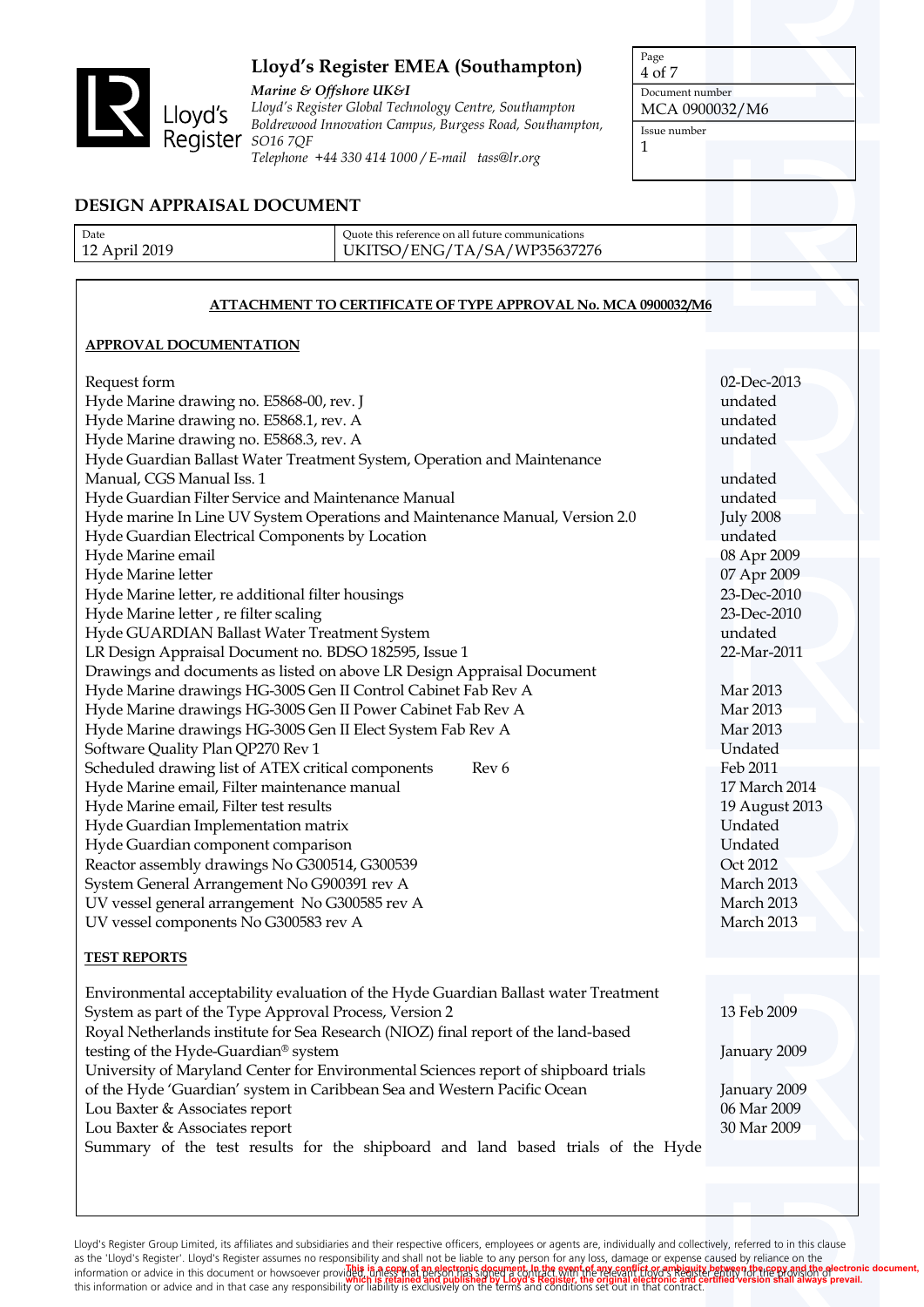

*Marine & Offshore UK&I*

*Lloyd's Register Global Technology Centre, Southampton Boldrewood Innovation Campus, Burgess Road, Southampton, Telephone +44 330 414 1000 / E-mail tass@lr.org*

Page 5 of 7 Document number

MCA 0900032/M6

Issue number

1

### **DESIGN APPRAISAL DOCUMENT**

| Date | Ouote this reference on all future communications            |  |
|------|--------------------------------------------------------------|--|
| 2019 | 'WP35637276<br>$^{\prime}$ SA<br>$'FNG/TA$ .<br>١K<br>11 Y Y |  |
|      |                                                              |  |

### **ATTACHMENT TO CERTIFICATE OF TYPE APPROVAL No. MCA 0900032/M6**

| GUARDIAN® Ballast Water Treatment System                                            | 27 Apr 2009   |
|-------------------------------------------------------------------------------------|---------------|
| Inspection and Surveillance of production facilities, Con No NYK 1400059            | 21 March 2014 |
| EC Type Examination certificate no. DNV 11 ATEX 04992X                              | 09-Dec-2011   |
| Test reports as listed on above referenced EC Type Examination certificate          |               |
| Compact NSX, rated 100A/160A/250A/400A/630A 3 and 4 pole circuit breakers LR TA     |               |
| <b>CERTIFICATE</b>                                                                  |               |
| 09/00032(E1)                                                                        | 08 Aug 2012   |
| ISO 9001:2008 Management System Standard certificate no 87859-2010-AQ-USA-ANAB      | 05-Nov-2013   |
| Report submitted to Maritime and Coastguard Agency (MCA)                            | 28 March 2014 |
| Comparative filter performance test report, DHI                                     | Feb 2014      |
| CFD analysis of reactor UV8B (080420) and HG 1500                                   | March 2014    |
| Vibration, Environmental, Power fluctuation and Tilt test report                    | Sept 2011     |
| Performance evaluation in Land-based test facility, Project no 11817651             | 18 March 2016 |
| Performance evaluation in land-based Test Facility Hyde GUARDIAN GOLD,              |               |
| Filtration and UV disinfection, with two mechanical filter options, Filtrex ACB 945 |               |
| and Hydac AutoFilt RF 10-25A, Final report                                          | 22 Sept 2016  |
|                                                                                     |               |

### **PLACE OF PRODUCTION**

Calgon Carbon 2000 McClaren Woods Drive Coraopolis 15108 Pennsylvania United States of America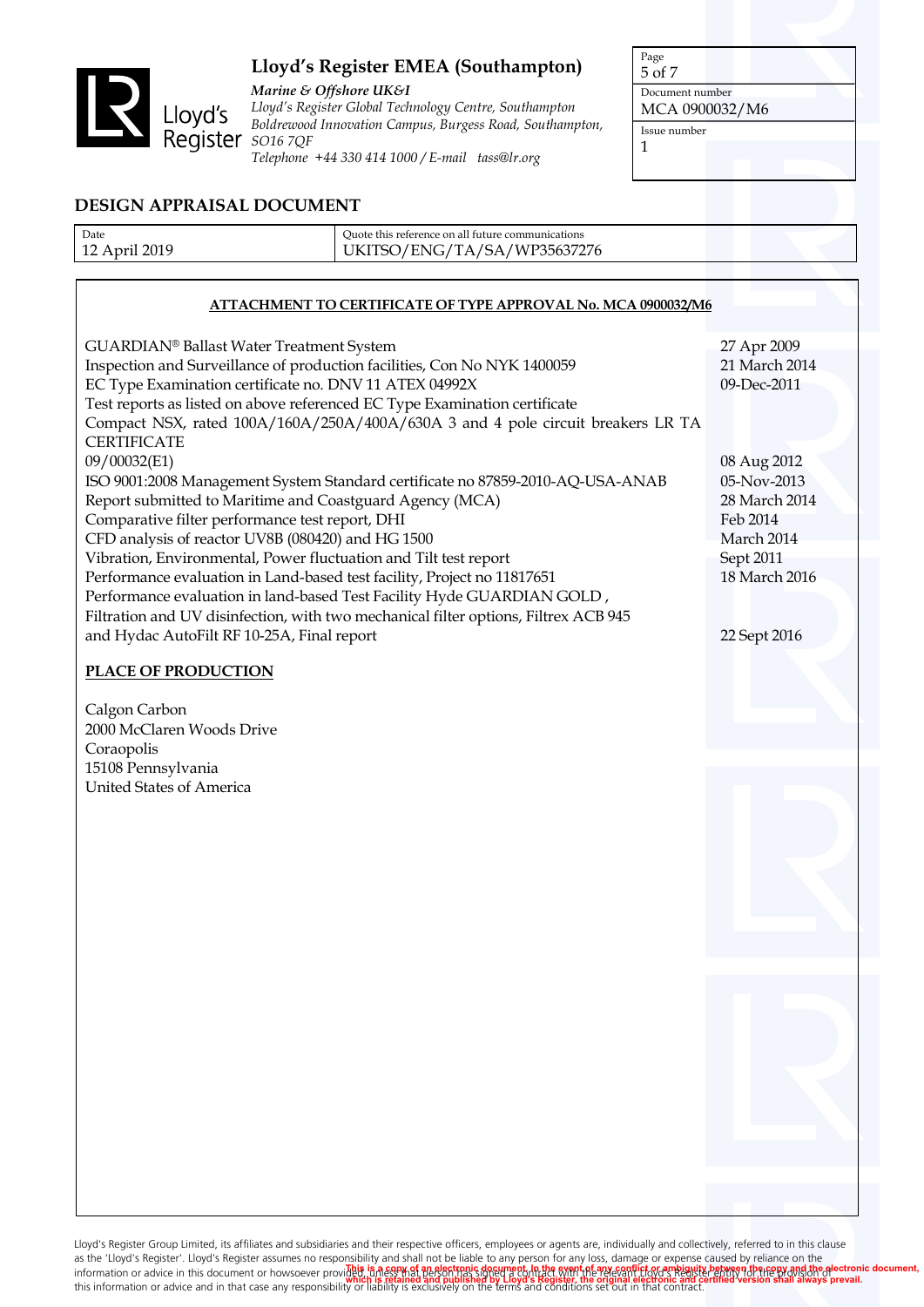

*Marine & Offshore UK&I Lloyd's Register Global Technology Centre, Southampton Boldrewood Innovation Campus, Burgess Road, Southampton, Telephone +44 330 414 1000 / E-mail tass@lr.org*

Page 6 of 7 Document number MCA 0900032/M6 Issue number 1

### **DESIGN APPRAISAL DOCUMENT**

| Date                     | Quote this reference on all future communications   |  |
|--------------------------|-----------------------------------------------------|--|
| 2019<br>$12$ Apri.<br>∸∸ | /SA<br>1137276<br>' FNG 4<br>WP35637.<br><b>TTT</b> |  |
|                          |                                                     |  |

### **ATTACHMENT TO CERTIFICATE OF TYPE APPROVAL No. MCA 0900032/M6**

### **CONDITIONS OF CERTIFICATION**

- 1. Within five years, the licensee must submit a report to the United Kingdom's competent authority, the Maritime and Coastguard Agency (MCA), detailing all experiences with the operation of the ballast water system, including results and analysis of any scientific research relevant to the safe operation and environmental impact of the system
- 2. Notwithstanding the requirement to report before the fifth anniversary of the date of the type approval certificate the licensee is required to comply with the following additional provisions:
	- 2.1 The licensee must report immediately all events to the MCA leading to harm either to human health or the environment as a result of the operation of the ballast water management system.
	- 2.2 Any indications that the ballast water management system is not performing to the standards of the ballast water convention must be reported to the MCA including any deficiencies identified by port State control.
	- 2.3 All accidents (e.g., accidental exposure to UV) in connection with the ballast water management system must be reported immediately to the MCA.
	- 2.4 Significant changes in the construction of the ballast water management system must be reported to both the MCA and the recognised organisation that issued the type approval certificate on behalf of the MCA; if they potentially affect the efficiency of the system, they must be approved by the MCA.
	- 2.5 The licensee must take reasonable measures to ensure that the operator of the system is familiar with the operation of the system and is capable of operating and maintaining the system in accordance with the operating manual.
	- 2.6 If the licensee does not comply with these additional provisions, the type approval may be revoked by the MCA.
- 3. Details of the location of the Hyde GUARDIAN Gold® ballast water treatment system, and its connection into the ship's ballast system are to be shown on the ship's plans, which are to be submitted for approval
- 4. Due to lab capabilities and client direction the unit was only tested at 22.5º static condition along the 3300 mm axis; raising only the outlet side of the unit. The deviation from these angles is permitted, taking into consideration the type, size and service conditions of the ship and operational functioning of the equipment as the test is not a required for the electrical components as per MEPC.174(58) Annex 4, Part 3 Section 3.14
- 5. This system is tested and approved for statutory compliance only if the ballast water is subjected to treatment at both uptake and discharge